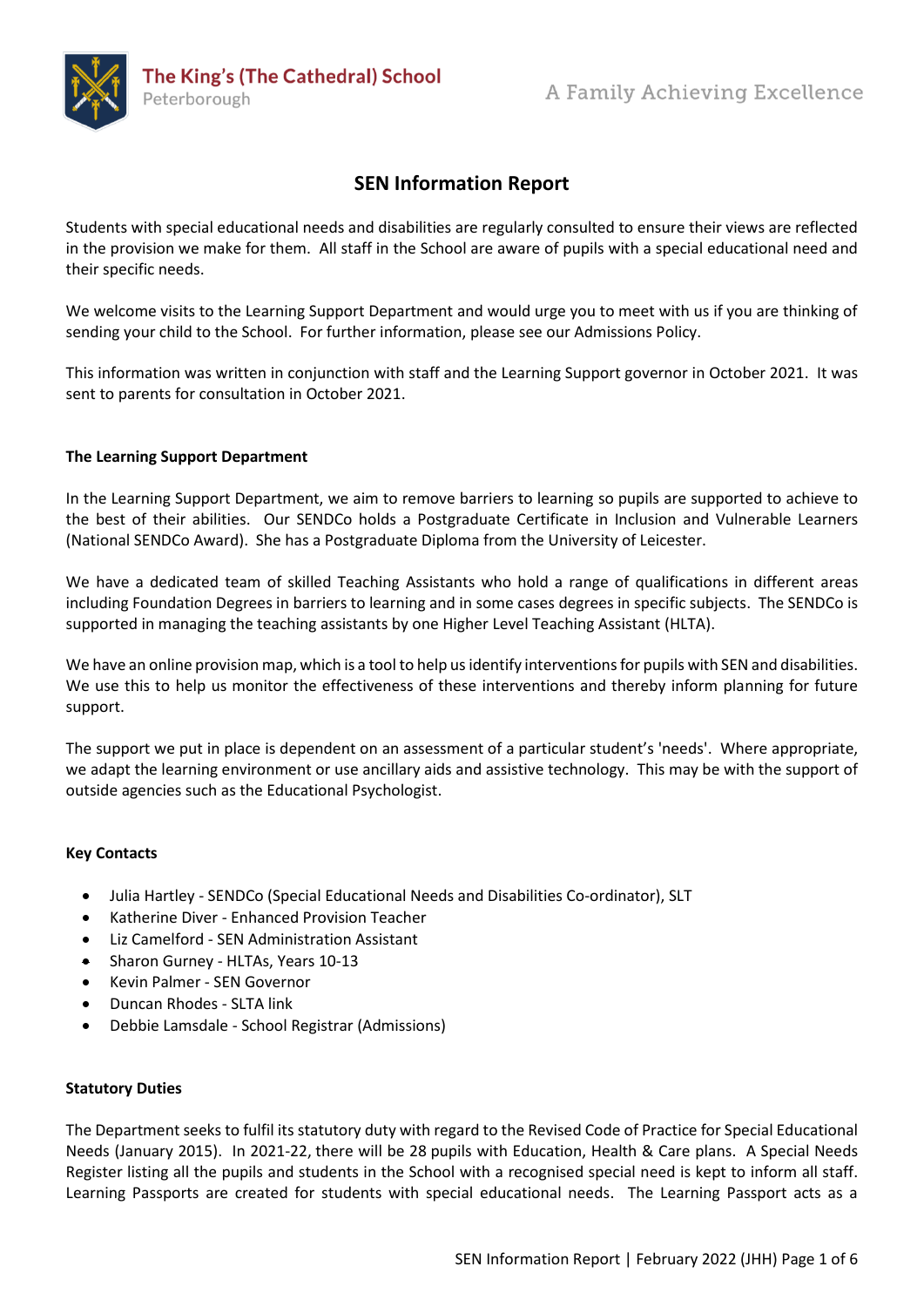guideline for staff, concerning the teaching and learning needs of pupils with special needs, across the School. Identification of pupils with special needs is made as early as possible on entry to the School by a variety of methods – primary school liaison; cognitive ability testing; monitoring of progress; close liaison with departments and teaching staff; discussion with individual pupils and consultation with parents.

## **Areas of Need**

## **Communication and Interaction**

Children and young people with speech, language and communication needs (SLCN) have difficulty in communicating with others. Children and young people with Autistic Spectrum Disorders (ASD), including Asperger's Syndrome and Autism, are likely to have particular difficulties with social interaction. *(SEND Code of Practice 2015)*

School staff have attended various courses to gain further insight into ASD. The School liaises regularly with the Autism Specialist Teaching service. Where necessary the School will consult with an Educational Psychologist. For many students with ASD their needs are successfully met within the classroom without the need for additional support.

Our SENDCo has a level three Elklan qualification and can advise on strategies in the classroom. Where students have significant speech and language needs that are not being met, we will refer them to the Speech and Language Service.

## **Cognition and Learning**

Support for learning difficulties may be required when children and young people learn at a slower pace than their peers. Specific learning difficulties (SpLD) affect one or more specific aspects of learning. This encompasses a range of conditions such as dyslexia, dyscalculia and dyspraxia. *(SEND Code of Practice 2015)*

A range of interventions is offered for children with learning difficulties. These include RWI Fresh Start, Success at Arithmetic, Numicon, individual reading, maths support and spelling interventions. Older students receive subject specific support in liaison with the class teacher. Homework Club is available for those who find it difficult to complete their homework. Year 7 students with reading difficulties have access to the Accelerated Reader programme.

Our SENDCo has a post graduate diploma in Dyslexia. This enables her to undertake in-house exam concessions testing up to age 16 and advise about dyslexia.

Staff across the School are involved in continuous professional development (both internal and external professional courses) as required. Learning Support have recently had training for interventions to support Inference, Dyslexia and Neurodiversity, Functional Skills in English, EAL, Better Reading Partnership, phonics training, Precision Teaching training, Success at Arithmetic and maths intervention training and Emotion Coaching training. Our school is part of the Peterborough virtual school's connected communities project.

## **Social, Emotional and Mental Health Difficulties**

Children and young people may experience a wide range of social and emotional difficulties that manifest themselves in many ways. *(SEND Code of Practice 2015)*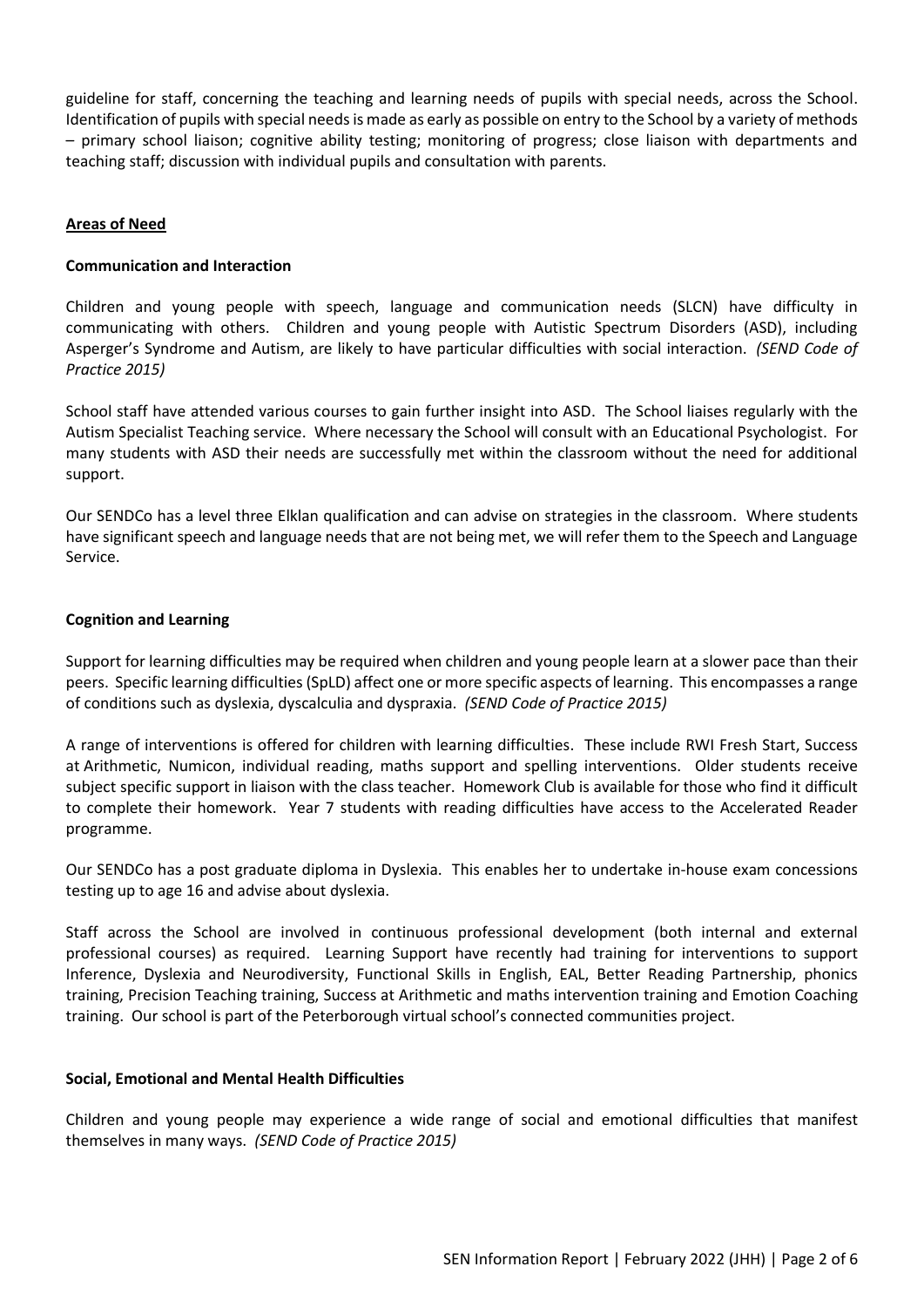Our Department works closely with the Form tutors and Pupil Support Officers to ensure needs of pupils are being met. Several members of staff (including the SENDCo) have attended the MHFA (Mental Health First Aid) course for schools. Teaching staff and HLTAs have also received some training.

Where specialist intervention is required, the School works with Child & Adolescent Mental Health Services (CAMHs) and will refer to other agencies through the Early Help Assessment as appropriate. Where appropriate referrals may be made to CHUMS, (Mental Health and Emotional Wellbeing Service for Children and Young People). For students with particular needs the Educational Psychologist may be consulted. Some staff have attended an attachment awareness course. Where appropriate, the School will consult with the Virtual School or Post Adoption Support Services.

Should you have any concerns, please contact the Pupil Support Officers (PSOs) in the first instance:

[Miss L Martin](mailto:Martin.L@kings.peterborough.sch.uk) - Years 3 & 4 [Mr D Ludford](mailto:Ludford.D@kings.peterborough.sch.uk) - Years 5 & 6 [Mrs C Palmer](mailto:palmer.c@kings.peterborough.sch.uk) - Years 7-9 [Mrs K Denman](mailto:denman.k@kings.peterborough.sch.uk) - Years 10 & 11 [Mrs S Rickard](mailto:rickard.s@kings.peterborough.sch.uk) - Years 12 & 13

Parents and students can access the following online support.

<https://www.keep-your-head.com/cyp> - a Peterborough/Cambridgeshire website that will direct you to what support is on offer

[https://www.kooth.com](https://www.kooth.com/)

[http://chums.uk.com](http://chums.uk.com/)

[https://www.ypcs.uk](https://www.ypcs.uk/)

[https://centre33.org.uk](https://centre33.org.uk/)

## **Sensory and/or Physical Needs**

Some children and young people require special educational provision because they have a disability that prevents or hinders them from making use of the educational facilities generally provided. These difficulties can be age related and may fluctuate over time. Many children and young people with vision impairment (VI), hearing impairment (HI) or a multi-sensory impairment (MSI) will require specialist support and/or equipment to access their learning, or rehabilitation support. Some children and young people with a physical disability (PD) require additional ongoing support and equipment to access all the opportunities available to their peers. *(SEND Code of Practice 2015)*

We offer an inclusive curriculum so all pupils can participate. Where applicable we work closely with parents to plan their child's involvement in school trips. The School employs a dedicated trips co-ordinator who liaises closely with the Learning Support Department.

We have wheelchair access to all teaching areas within the School. Where pupils need to move away from the main site, for example to the sports field or the Cathedral, a minibus may be provided. We ensure all buildings and classrooms are accessible to all pupils. The only exception to this is the upstairs Maths classrooms and so where necessary pupils will be taught Maths on the ground floor. There are disabled changing and toilet facilities. Where appropriate, modifications have been made to the auditory/visual environment to meet the needs of particular pupils. We work with external agencies to secure particular equipment or resources such as Occupational Therapy, Physiotherapy, Hearing Impaired Service and the Visually Impaired Service.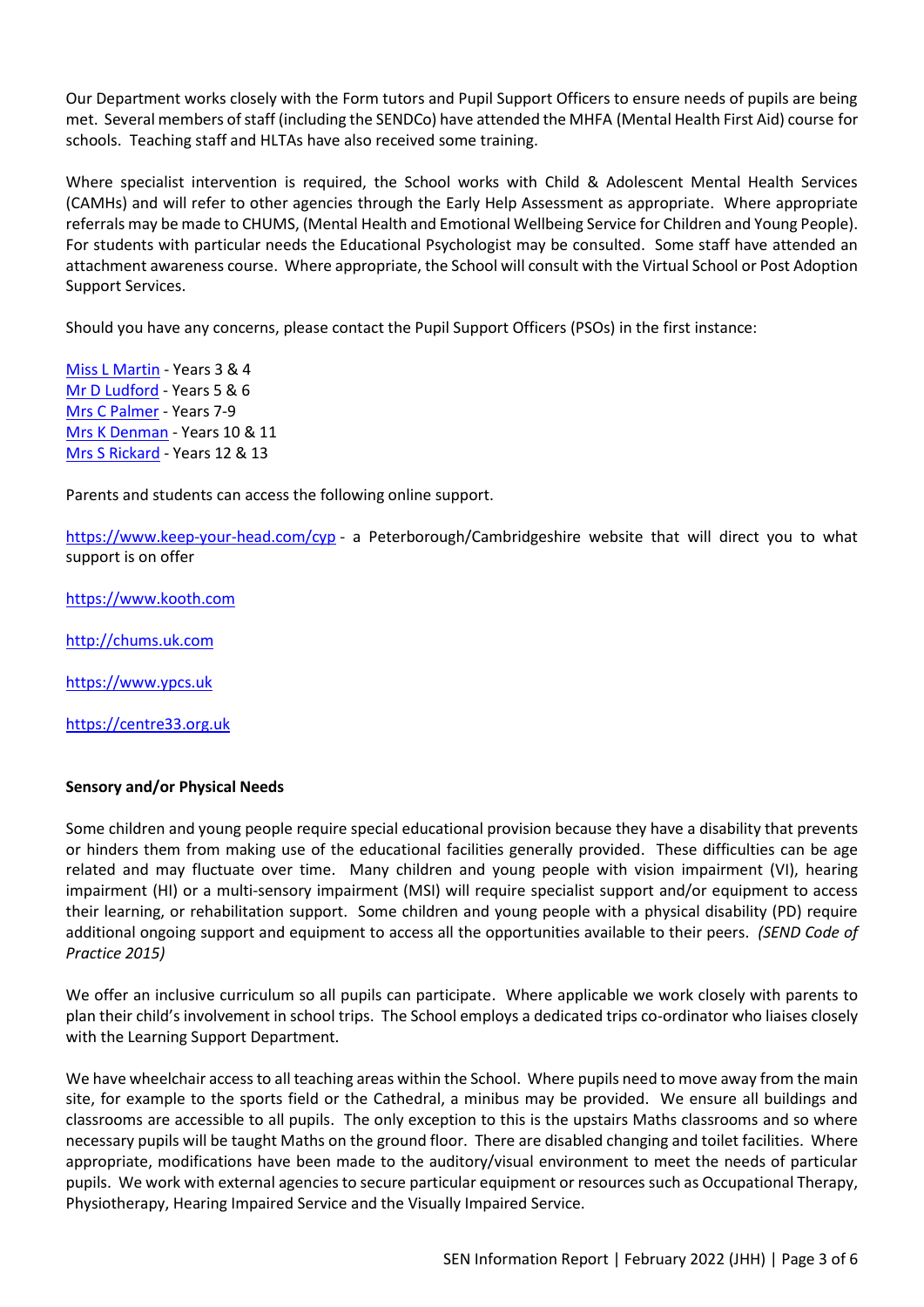Recently staff have attended courses to support students with Hearing and Visual Impairments, and on how to use RNIB Bookshare. Teaching staff are able to access 'Join.me' screen sharing software.

## **Further Information**

## **Assessment of Needs**

We identify special educational needs in a variety of different ways. This is commonly through primary transition. However, it could be as a result of information from professionals within School supported by observations and assessments. Our SENDCo is qualified to undertake diagnostic tests. We may also use external agencies or respond to concerns raised by parents/carers.

#### **Partnership with Parents**

We welcome the views of parents and students and work closely with them to ensure the most effective provision. We make contact with parents in different ways, including:

- Annual reviews
- Interim reviews
- Parental meetings
- Email
- Telephone
- The School Gateway
- Parent/teacher consultations
- SEND questionnaire
- If English is not your first language, we will aim to put in support to help you to understand.

## **Transition**

- Each September there is an open evening for Year 6 pupils when Learning Support staff are available to discuss your child's needs.
- Where applicable, key members of staff visit primary schools or the current secondary school.
- For Year 6 students there are usually 2 Primary Induction Days followed by a Parents' Evening
- Where students are identified as having additional needs, further visits to the School and transition meetings are held if required. Where appropriate, individual transition plans are put in place.
- We welcome early contact from children and/or their parents and carers.
- The Learning Support department works to prepare students for a smooth transition to the next phase of education.

## **Allocation of Resources and Monitoring of Progress**

The SENDCo works in conjunction with Teachers and Teaching Assistants to determine the level of need. We aim to work closely with parents to ascertain their views. Resources are allocated according to the level of need and the type of provision necessary; they are no longer quantified as 'hours of support'. Allocation of resources is based on discussions and guidance from the local authority. The School budget may be used to target individuals and groups. The effectiveness of the provision is monitored in different ways. This may include teachers' assessments, national assessments or in some cases standardised assessments. In the case of pastoral support, this may include monitoring attendance, homework and behaviour points.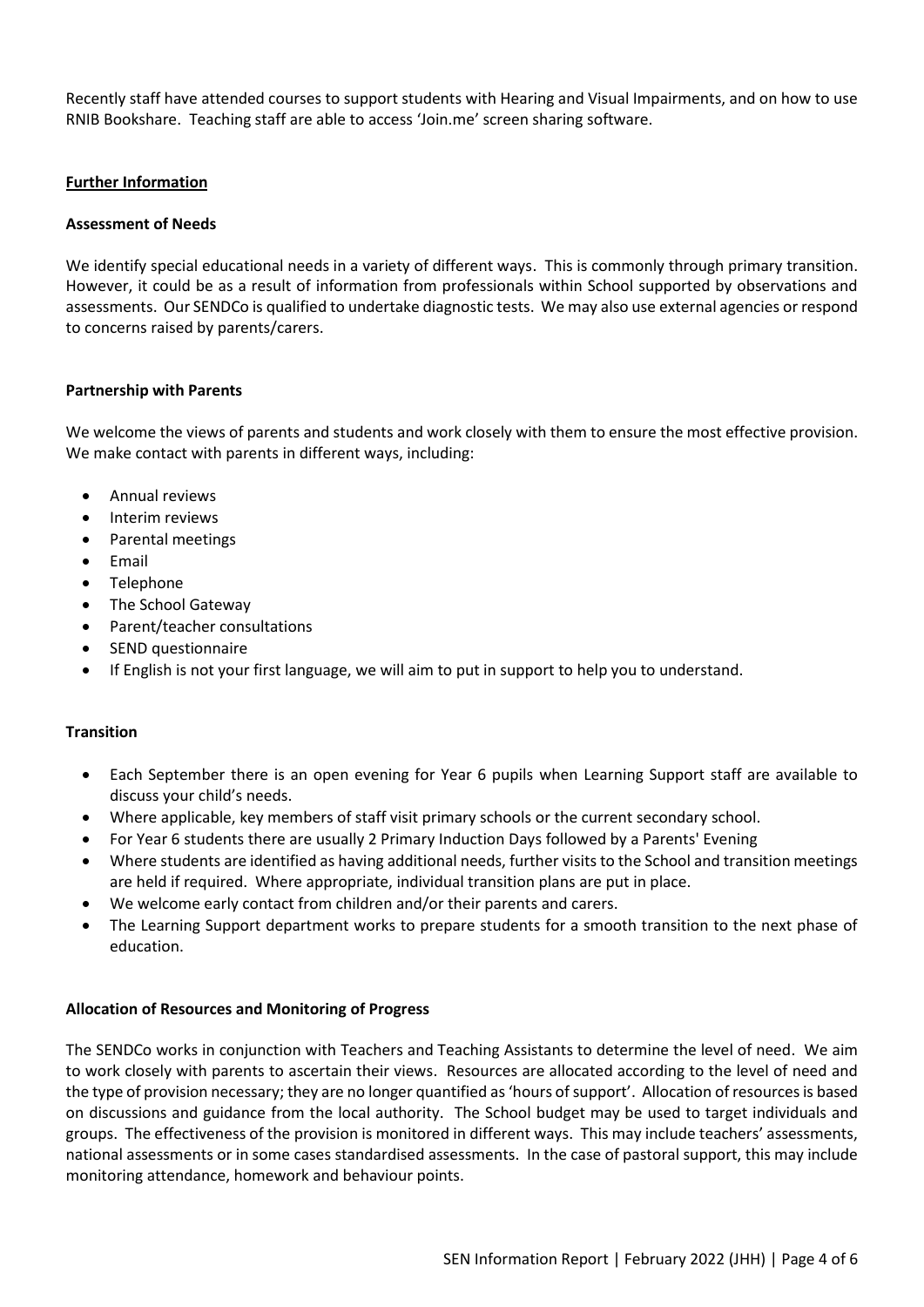The Academic Head of Year (AHOY) is responsible for monitoring the progress of all children in a particular year group. The SENDCo works closely with the AHOY to monitor progress of learners with SEND and children at risk of falling behind. Reports are sent home and parent/teacher consultation meetings are held. Any concerns are shared with parents/carers; this may be through email, telephone call or meeting directly with the parents or carers. Where necessary, we will explain how learning is planned and how this can be supported at home. Parents/carers may also meet with the AHOY, class teachers, and/or Pupil Support Officers.

## **Local Authority Contacts**

#### Peterborough

<https://fis.peterborough.gov.uk/kb5/peterborough/directory/localoffer.page?familychannel=8>

Peterborough Educational Psychology Service

<https://fis.peterborough.gov.uk/kb5/peterborough/directory/site.page?id=Vke5T9THiS4>

## Cambridgeshire

<https://www.cambridgeshire.gov.uk/residents/children-and-families/local-offer/>

Lincolnshire

<http://search3.openobjects.com/kb5/lincs/fsd/localoffer.page?familychannel=2>

## Northamptonshire

[http://www3.northamptonshire.gov.uk/councilservices/children-families-education/send/local](http://www3.northamptonshire.gov.uk/councilservices/children-families-education/send/local-offer/Pages/default.aspx)[offer/Pages/default.aspx](http://www3.northamptonshire.gov.uk/councilservices/children-families-education/send/local-offer/Pages/default.aspx)

Rutland <https://ris.rutland.gov.uk/kb5/rutland/directory/site.page?id=s75kMtu9Lno>

Bedfordshire [Bedford Local Offer](https://localoffer.bedford.gov.uk/kb5/bedford/directory/home.page)

## **Support Available**

The level of support offered varies from pupil to pupil and their needs at a particular time. The first step for all our pupils is high quality teaching differentiated where necessary.

If a student is identified as having SEN (Special Educational Needs) there will be a clear analysis of their needs, which will be communicated in the form of a pupil passport. Teachers use this to help them plan according to a pupil's needs and requirements in the classroom. In addition, staff are given suggested classroom strategies in order to meet the pupil's needs. Effective differentiation will help your child to participate in all aspects of learning to make the best possible progress.

Support and intervention will be matched to their needs and reviewed regularly. This is known as **SEN support.** This may be with the support of outside agencies. We have a provision map that is a tool to help us identify interventions for pupils with SEN and disabilities. A range of assessments is used pre and post intervention to evaluate progress. We use this to help us monitor the effectiveness of these interventions and thereby inform planning for future support.

Where the child or young person has not made expected progress, despite the School having taken relevant and purposeful action to identify, assess and meet the SEN of the child or young person, we will consider requesting an **Education, Health and Care** needs assessment.